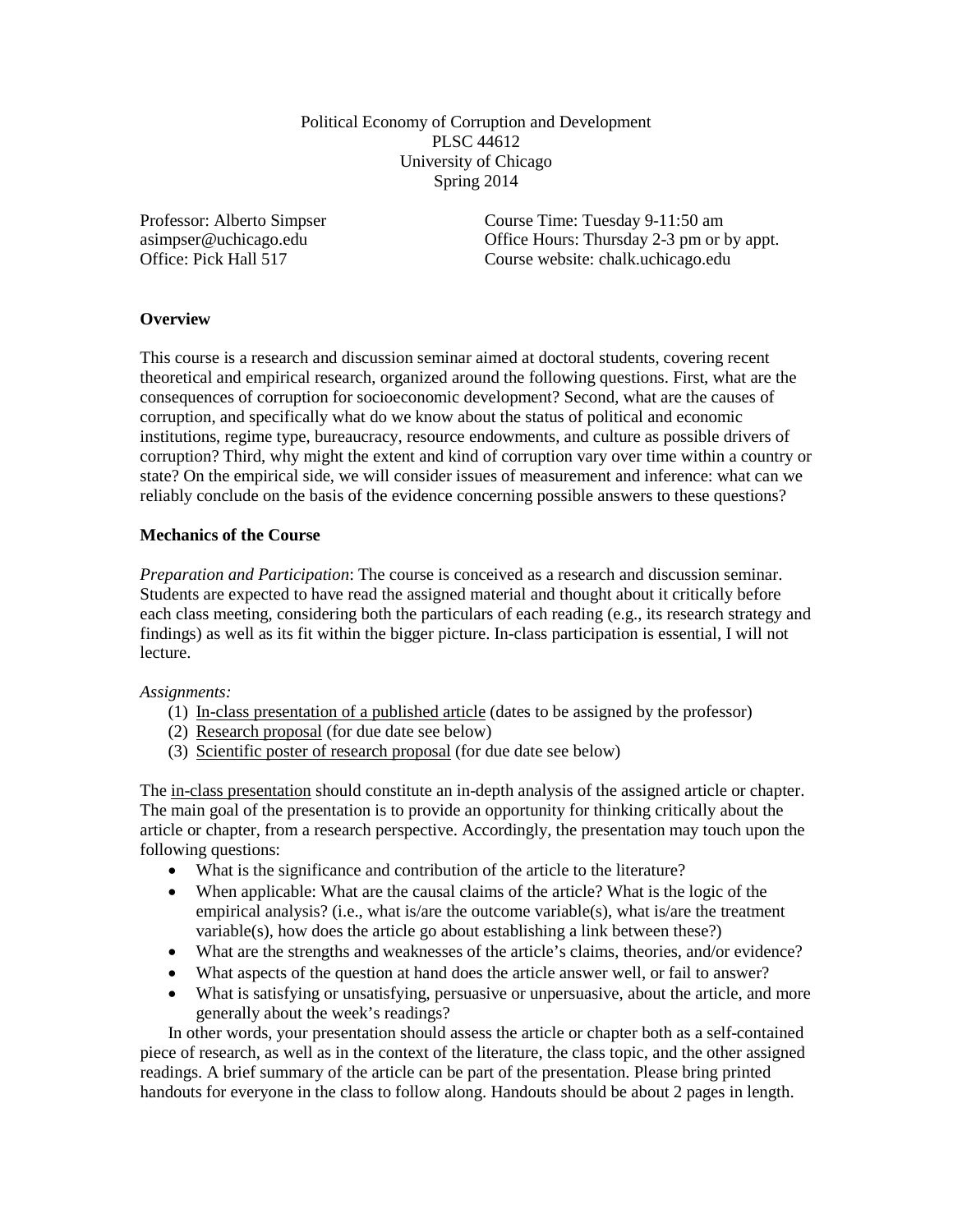You will have 10 minutes to present in class. Please test out your presentation to make sure that you can deliver it in the allotted time: I will keep time strictly to ensure that everyone has enough time to present and there is time for Q&A from your peers. I will assign the articles and dates of presentation at random after the first class meeting. The first presentation will take place on the second class meeting.

The research proposal must outline a laboratory or field experiment devised by you, designed to answer one of several research questions about corruption that I will bring up in class. We will study different examples of experimental research on corruption in the course, and you can draw from theses in designing your own. You will be asked to turn in a written document (5 pages, excluding figures, tables, and references, but including footnotes; double spaced, standard margins, 12pt font). Importantly, you *do not* need to implement the experimental design that you propose. I will provide more detailed guidelines for this assignment later in the course. The research proposal is **due on Wednesday, June 4 at 11:59pm** (to be turned in as a PDF file via the Chalk website).

A paragraph outlining your research proposal is due no later than **Tuesday, May 13 at the beginning of class** (to be turned in as a PDF file via the Chalk website). I encourage you, however, to turn in your paragraph as early in the course as possible, to have the opportunity to receive feedback on it.

You will additionally create a scientific poster describing your research proposal, to be presented in class during the last class session. We will hold a poster session in class on **Tuesday, June 3**. For this session, you must bring a **printed** copy of your poster (I will provide further guidelines later on). In addition, you must turn in an electronic copy of your poster in PDF format via Chalk.

*Grading*: Course grades will be computed using the following weights: class participation 20%; in-class presentation of journal article 25%; research proposal 40%; poster and poster presentation 15%. Turning in the paragraph outlining your research proposal by its dues date will garner 5% extra credit. **If you need to have your final grade by a particular date (e.g., due to graduation), please let me know on the first day of class to plan accordingly.**

*Policies*: No extensions will be given for the assignments. If you miss your in-class presentation or the poster session due to a last-minute emergency, your grade will be recalculated on the basis of the remaining items.

*Readings*: All assigned articles are freely available online when logged on from campus. You may locate them via Google Scholar. Book chapters will be available in scanned form on electronic reserve accessible via the course's Chalk website, or as ebooks accessible via the Library website.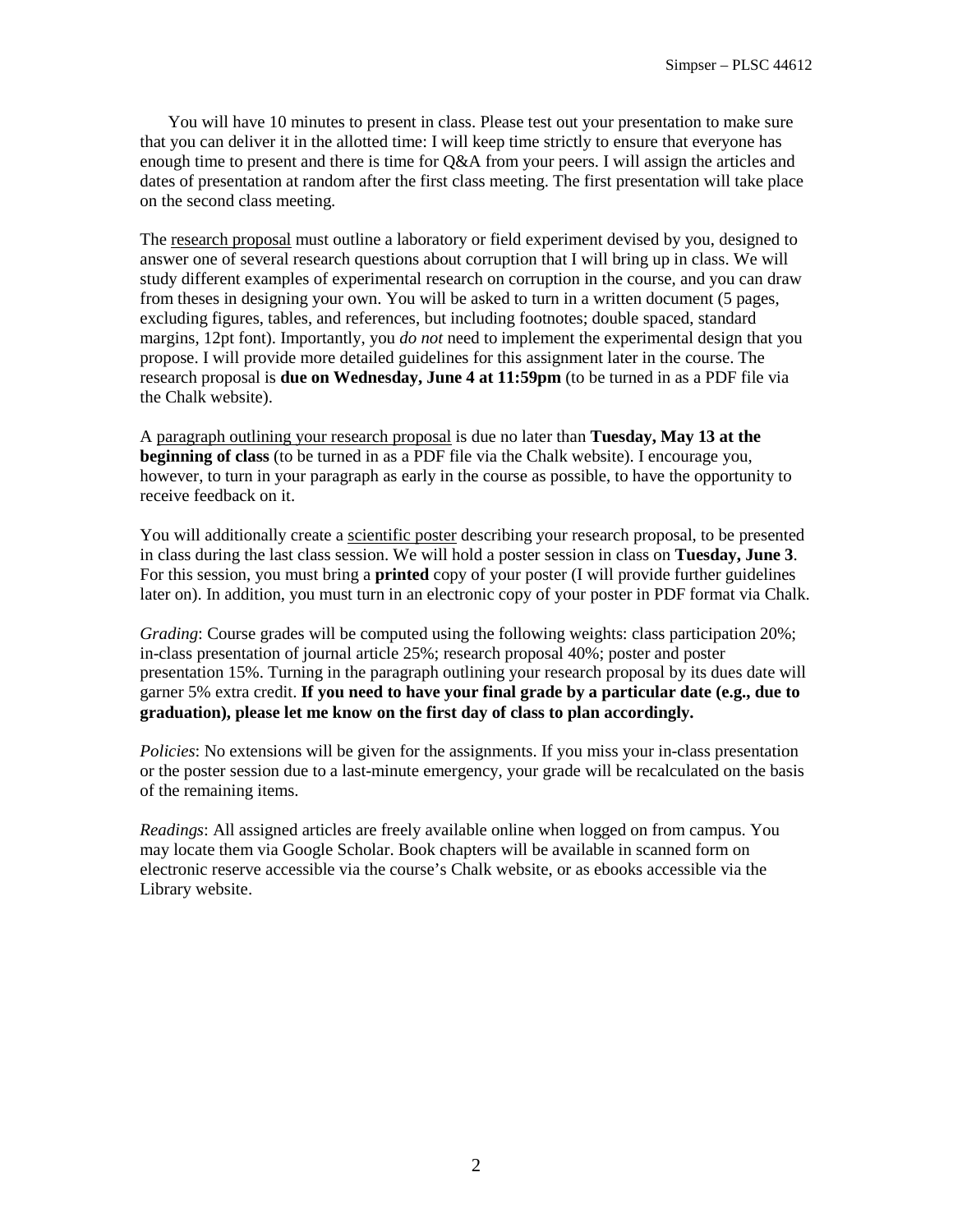## Syllabus *Subject to change: please check course website weekly for updates* (all readings are required)

#### 1. Effects of corruption on development (April 1)

- Sen, Amartya. 1988. "The concept of development," Ch.1 in Chenery and Srinivasan, eds., *Handbook of Development Economics*, Elsevier, pp.10-23
- Leff, Nathaniel. 1964. "Economic development through bureaucratic corruption," *American Behavioral Scientist*.
- Mauro, Paulo. 1997. "The effects of corruption on growth, investment, and government expenditure," in Elliot, Kimberly Ann, ed., *Corruption and the Global Economy*, Institute for International Economics
- Shleifer, Andrei and Robert Vishny. 1993. "Corruption," *Quarterly Journal of Economics*
- 2. Causes of corruption: cross-national observational evidence (April 8)
	- Treisman, Daniel. 2000. "The causes of corruption: a cross-national study," *Journal of Public Economics*.
	- Olken, Benjamin. 2005. "Corruption perceptions vs. corruption reality," mimeo, *NBER*.
	- Knack, Stephen. 2007. "Measuring corruption: a critique of indicators in Eastern Europe and Central Asia," *Journal of Public Policy.*
	- Treisman, Daniel. 2007. "What have we learned about the causes of corruption from ten years of cross-national empirical research?" *Annual Review of Political Science*.
- 3. Causes of corruption: basic economic model; field experiments (April 15)
	- Aidt, Toke. 2003. "Economic Analysis of Corruption: A Survey," *The Economic Journal*.
	- Olken, Benjamin. 2007. "Monitoring corruption: evidence from a field experiment in Indonesia," *Journal of Political Economy*.
	- Bertrand, Marianne, Simeon Djankov, Rema Hanna, and Sendil Mullainathan. 2007. "Obtaining a driver's license in India: an experimental approach to studying corruption," *Quarterly Journal of Economics*.
	- Rodrik, Danny. 2009. "The new development economics: we shall experiment, but what shall we learn?" in Cohen and Easterly, *What Works in Development?*
	- Mullainathan, Sendil, and Martin Ravallion. Comments on Rodrik 2009, in Cohen and Easterly, ibid.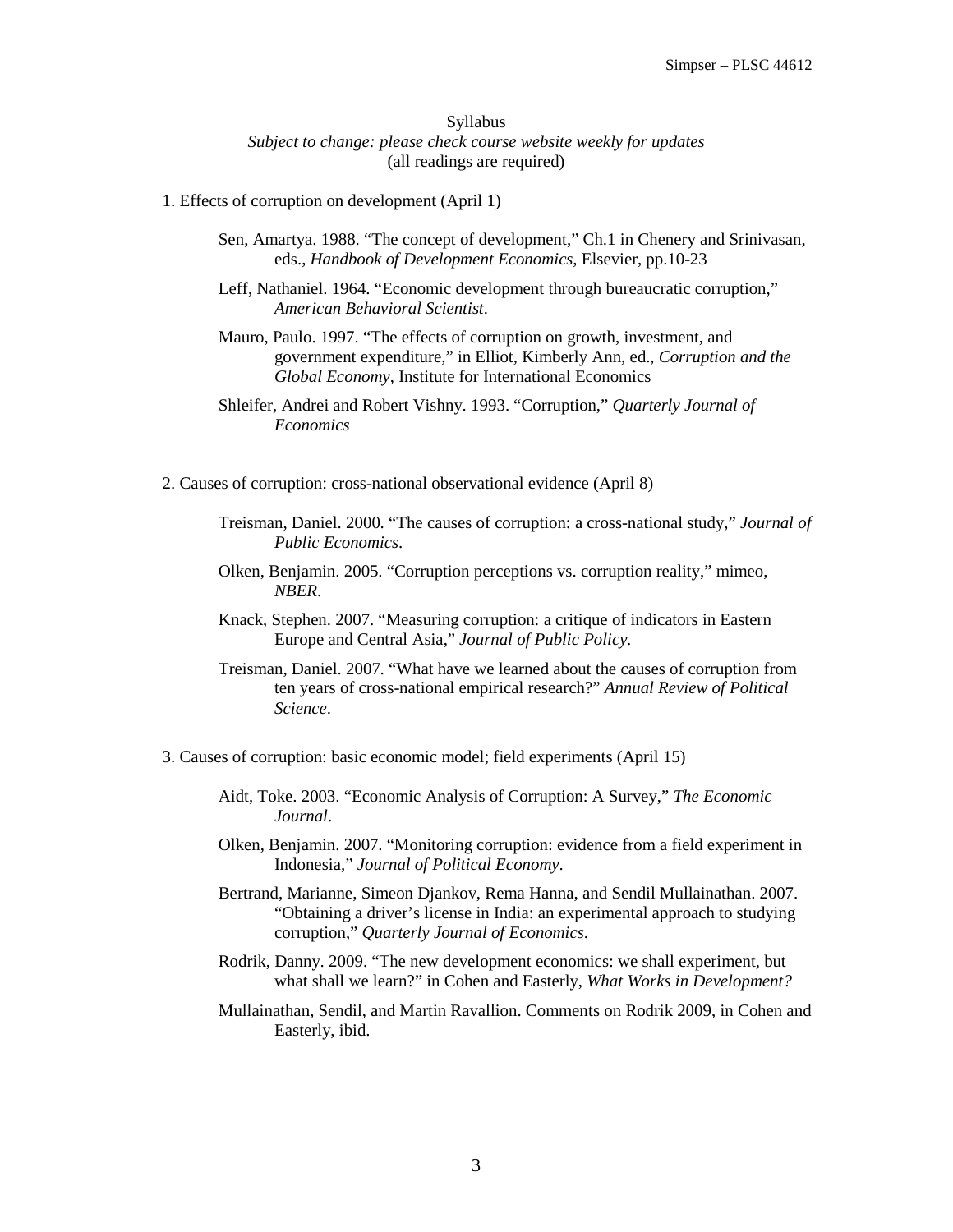- 4. Causes of corruption: laboratory experiments (April 22)
	- Abbink, Klaus, Bernd Irlensbusch, and Elke Renner. 2002. "An experimental bribery game," *Journal of Law, Economics, and Organization*.
	- Alatas, Vivi, Lisa Cameron, Ananish Chaudhuri, Nisvan Erkal, and Lata Gangadharan. 2009. "Subject pool effects in a corruption experiment: A comparison of Indonesian public servants and Indonesian students," *Experimental Economics* 12(1).
	- Schulze, Gunther, and Bjorn Frank. 2003. "Deterrence versus intrinsic motivation: experimental evidence on the determinants of corruptibility," *Economics of Governance*.
	- Levitt, Steven and John List. 2007. "What do laboratory experiments measuring social preferences reveal about the real world?" *Journal of Economic Perspectives*
- 5. Culture and corruption (April 29)
	- Banfield, Edward. 1958. *The moral basis of a backward society*, Free Press. (Introduction, chapter 5, and chapter 6). [Available on Chalk under Library Course Reserves]
	- Fisman, Ray and Ted Miguel. 2007. "Corruption, norms, and legal enforcement: evidence from diplomatic parking tickets," *Journal of Political Economy*.
	- Andvig, Jens Chr. and Karl Ove Moene. 1990. "How corruption may corrupt," *Journal of Economic Behavior and Organization*.
	- Gino, Francesca, Ayal Shahar, and Dan Ariely. 2009. "Contagion and differentiation in unethical behavior: the effect of one bad apple on the barrel," *Psychological Science*
	- Mazar, Nina, and Pankaj Agarwal. 2011. "Greasing the palm: can collectivism promote bribery?" *Psychological Science*
- 6. Bureaucratic corruption (May 6)
	- Rauch, James E. and Peter Evans. 2000. "Bureaucratic structure and bureaucratic performance in less-developed countries," *Journal of Public Economics*.
	- Di Tella, Rafael, and Ernesto Schargrodsky. 2001. "The role of wages and auditing during a crackdown on corruption in the City of Buenos Aires," mimeo, *NBER*.
	- Van Rijckeghem, Caroline and Beatrice Wedder. 2001. "Bureaucratic corruption and the rate of temptation: do wages in the civil service affect corruption, and by how much?" *Journal of Development Economics*.
	- Re-read (to discuss further): Aidt, 2003; Shleifer and Vishny, 1993.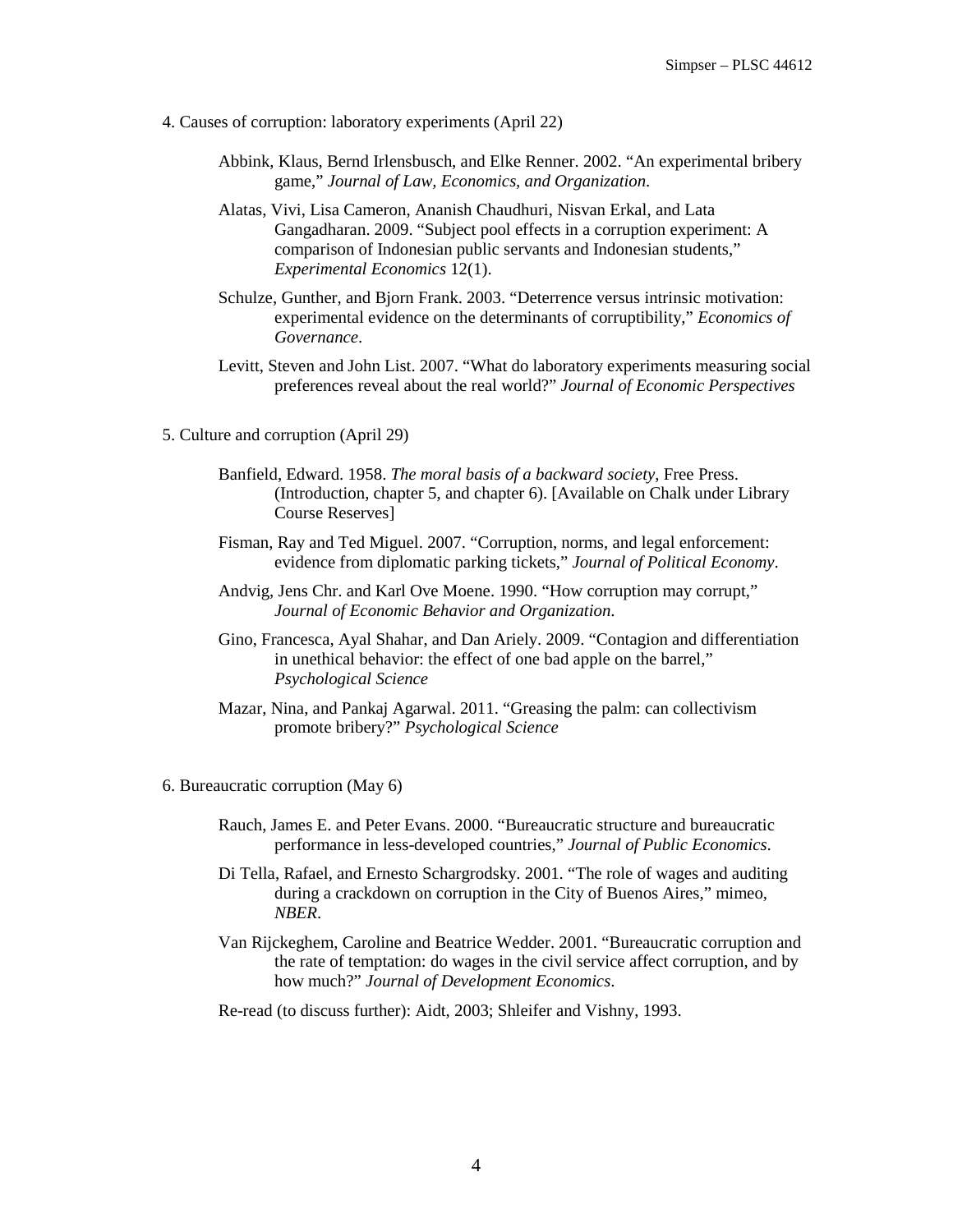- 7. Grand corruption: elections and accountability; the corruption of elections (May 13)
	- Claudio Ferraz and Federico Finan. 2005. "Reelection incentives and political corruption: evidence from municipal audits in Brazil," mimeo.
	- Chong, Alberto, Ana L. de la O, Dean Karlan, and Leonard Wantchekon. 2011. "Looking beyond the incumbent: the effects of exposing corruption on electoral outcomes," mimeo.
	- Nyblade, Benjamin and Steven Reed. 2008. "Who cheats? Who loots? Political competition and corruption in Japan, 1947-1993," *American Journal of Political Science*.
	- Simpser, Alberto. 2013. *Why Governments and Parties Manipulate Elections: Theory, Practice, and Implications*, Chapters 1-5.

#### 8. Over-time variation in corruption; reform

**\*** NOTE: This class session will take place on **Monday, May 19, 9am-11:50am** (we will *not* meet on Tuesday, May 20)

- Menes, Rebecca. 2006. "Limiting the reach of the grabbing hand: graft and growth in American cities, 1880 to 1930," in Edward Glaeser and Claudia Goldin, eds. *Corruption and Reform: Lessons from America's Economic History*, NBER and University of Chicago Press.
- Manion, Melanie. 1994. "Lessons for mainland China from anti-corruption reform in Hong-Kong," *The China Review*.
- Banerjee et al. 2012. "Can institutions be reformed from within? Evidence from a randomized experiment with the Rajasthan police," mimeo. [Link: [http://bit.ly/1gyV3E9\]](http://bit.ly/1gyV3E9)
- Klitgaard, Robert. 1988. *Controlling Corruption*, Chapter 3. [Available on Chalk under Library Course Reserves; full book also available as ebook on library website]
- 9. Tentative topic: Political institutions and grand corruption (May 27)
	- Kunicova, Jana. 2006. "Democratic institutions and corruption: incentives and constraints in politics," in Rose-Ackerman, ed. *International Handbook on the Economics of Corruption*, Edward Elgar. [Available on Chalk under Library Course Reserves; full book also available as ebook on library website]
	- Gingerich, Daniel. 2010. "Bolivia: traditional parties, the state, and the toll of corruption," in Stephen Morris and Charles Blake, *Corruption and Politics in Latin America*, Lynne Rienner. [Available on Chalk under Library Course Reserves]
	- Chang, Eric and Miriam Golden. 2004. "Electoral systems, district magnitude, and corruption," mimeo, University of California Los Angeles.
	- Alt, James and David Dreyer Lassen. 2003. "The political economy of institutions and corruption," *Journal of Theoretical Politics*.